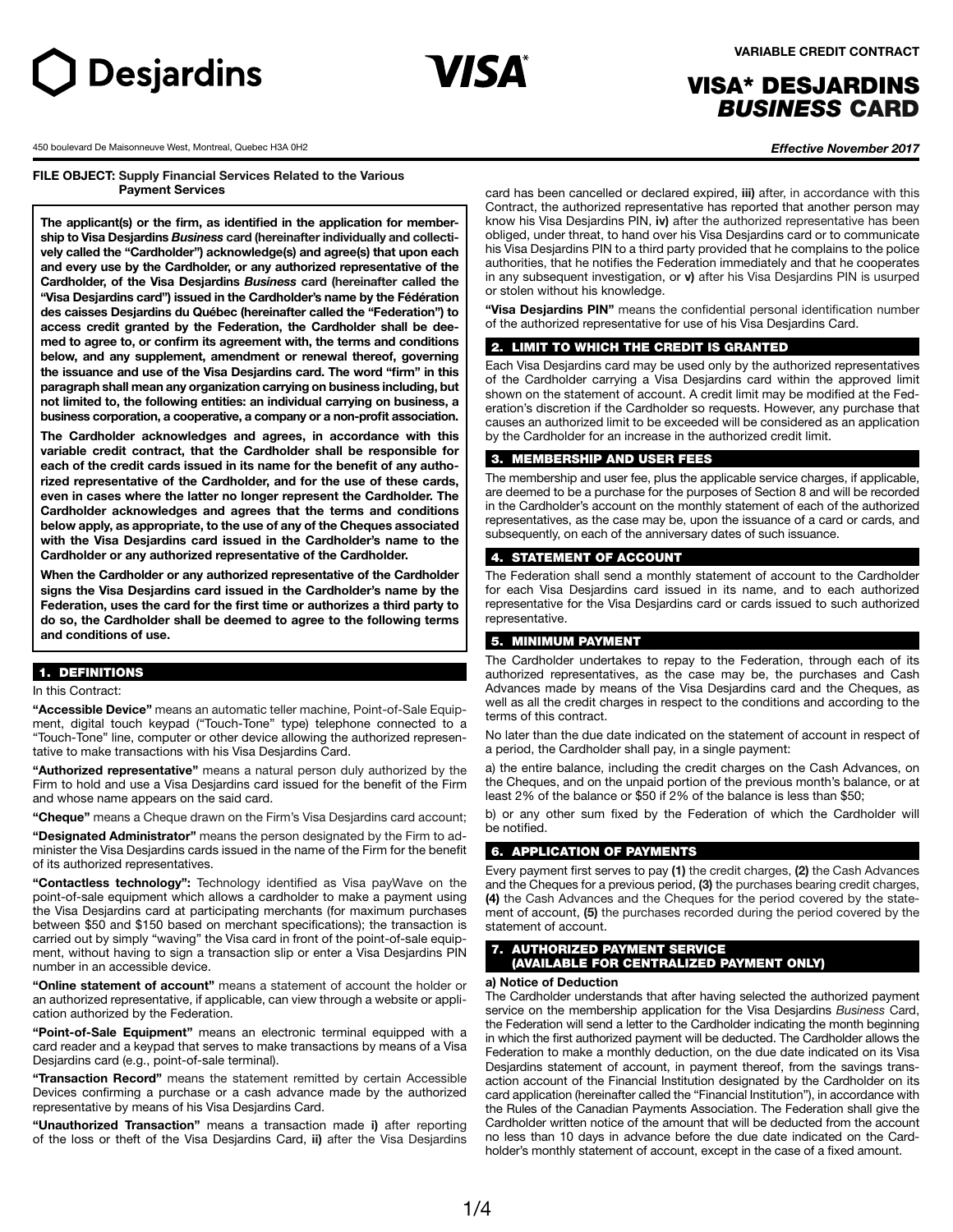### **b) Fixed Amount Option**

In the event that the fixed amount is less than the minimum amount due, the withdrawal will correspond to the minimum amount due, provided that the Federation gives the Cardholder written notice of the amount that will be deducted from the Cardholder's account no less than 10 days before the due date indicated on the statement of account. The Cardholder understands and agrees that the statement of account constitutes the 10 days notice mentioned above.

#### **c) Special Terms of Payment**

The Cardholder shall ensure that the amount of the withdrawal is available in its account. Any transaction resulting in insufficient funds will be subject to the rules in force for any usual payment mode. This authorization will be automatically revoked on prior notice that will be sent to the Federation no less than 5 business days before the date of deduction form the account. The Cardholder hereby releases the Financial Institution from all liability in case of non-compliance with the revocation, except if there is gross negligence on the part of the Financial Institution. The Federation reserves the right to terminate the authorized payment service at any time, on simple written notice. The Cardholder agrees that the Financial Institution is not bound to verify that the payment is deducted in accordance with the authorization. The Cardholder recognizes that the fact of giving this authorization to the Federation is equivalent to giving it to the Financial Institution.

### **d) Notice of Change**

For any change of Financial Institution, folio or information on the Cardholder's identification, the Cardholder shall notify the Federation no less than 7 days in advance.

### **e) Change of Payment Option**

If the Cardholder wishes to change its payment option, the Federation shall be informed no less than 5 business days before the date of deduction from the account.

# **f) Refund Claim**

The Federation, through the Financial Institution, will refund the amounts withdrawn by mistake to the Cardholder, within a maximum period of 10 days following the withdrawal. A mistake may occur in the following circumstances:

- An amount was deducted from the Cardholder's account, without its authorization;
- The 10 days' prior notice of the deduction was not sent;
- The withdrawal was not made in accordance with the Cardholder's authorization;
- The Cardholder's authorization was revoked;
- The withdrawal was made from another account by mistake.

#### 8. TIME LIMIT DURING WHICH THE CARDHOLDER MAY FULFILL ITS OBLIGATION WITHOUT BEING BOUND TO PAY CREDIT CHARGES

The Cardholder shall pay the total amount due on the statement without credit charges, within 21 days following the statement mailing date, except in the case of Cash Advances and Cheques, which are subject to credit charges from the date they are made.

# 9. ANNUAL INTEREST RATE

**a) Purchase:** Purchases recorded in the statement of account will bear interest at the Federation prime rate (the «Desjardins prime rate») in force on the billing date, plus a percentage of 8.5% per year. The rate applicable to the purchases upon each change of the said prime rate in force on the billing date. The annual interest rate charged to the Cardholder, which is composed of the two components described above, is indicated on each of the Cardholder's monthly statements of account.

**b) Cash Advance and Cheque:** Each Cash Advance and Cheque used will bear interest at the prime rate of Desjardins in force on the billing date plus a percentage of 8.5% per year. The rate applicable to Cash Advances and Cheques will vary upon each change in the aforesaid prime rate in force on the billing date. The annual interest rate charged to the Cardholder, which is composed of the two components described above, is indicated on each of the Cardholder's monthly statements of account.

# 10. CALCULATION OF CREDIT CHARGES

# **a) Centralized Payment**

**i.** Purchase: No credit charges are calculated on purchases billed the first time when the balance is repaid in full before the due date indicated in the statement of account. Otherwise, the credit charges are calculated on the balance billed, from the billing date to the date of receipt of payment in full, if such payment is not made within the time limits stipulated in Section 8, at the annual interest rate described in Section 9a) hereof.

**ii.** Cash Advance and Cheque: The credit charges on the Cash Advances and on the Cheques are calculated on the average daily balance from the date when the transaction was made to the date of receipt of payment in full, at the annual interest rate indicated in section 9b) hereof.

#### **b) Decentralized Payment**

**i.** Purchase: No credit charges are calculated on purchases billed for the first time if the balance is repaid in full before the due date indicated in the statement of account. Otherwise, the credit charges are calculated on the average daily balance, from when the transaction was recorded in the statement to the date of receipt of payment in full, if this payment is not made within the time limits stipulated in Section 8, at the annual interest rate described in Section 9a) hereof.

**ii.** Cash Advances and Cheques: The credit charges on the Cash Advances and on the Cheques are calculated on the average daily balance from the date when the transaction was made to the date of receipt of payment in full, at the annual interest rate described in Section 9b) hereof.

# 11. CREDIT CHARGES FOR LATE PAYMENT

If the holder fails to make the required minimum payment by the due date indicated on his statement of account, the holder agrees to pay interest at the annual interest rate of 19.9% on any regular purchases, cash advances, cheques and instalments related to any equal instalment financing or cash advance by equal instalments already posted to the account at the time the payment becomes past due, as well as on any subsequent purchases, advances, instalments and cheques. Upon receipt of the required minimum payment indicated on the statement of account, the interest will revert to the regular interest rates that apply when the account is in good standing.

# 12. CANCELLATION OF THE CARD

Since the Visa Desjardins card is the property of the Federation, the Federation reserves the right to cancel the present authorized credit limit, to repossess the card or arrange for its repossession and to terminate the services it provides, without prior notice to the Cardholder or the authorized representative. In any of these cases, the Federation's liability cannot be raised.

# 13. ONLINE STATEMENT OF ACCOUNT

**a)** Registration for the online statement of account puts an end to the mailing of the paper version of the statement of account. However, depending on the date and time at which registration for the online statement of account occurs, a statement may be sent by mail without being available in electronic format. All subsequent statements of account will be available in electronic format only.

**b)** The holder acknowledges that the online statement of account has the same value as the paper version of the statement of account and that it constitutes sufficient written proof in any legal proceedings. The holder also acknowledges that it is responsible for accessing, viewing and archiving the statement of account for future use, if applicable.

**c)** The holder acknowledges that the Federation cannot be held liable for damages resulting from the inability to view the online statement of account further to any acts beyond the control of the Federation, including equipment failure or problems with an Internet service provider. If the holder is unable to view the online statement of account, it should contact the Federation immediately.

**d)** The Federation may at any time suspend access to the online statement of account and send the statement of account by mail.

# 14. VALIDITY OF THE CARD

The Cardholder agrees not to use the Visa Desjardins card or permit it to be used before the validity date or after the expiry date which is embossed on the card.

# 15. RESTITUTION OF THE CARD

Subject to section 15, in case of cancellation of one or more of the Visa Desjardins cards held by an authorized representative, the Cardholder is responsible for the restitution to the Federation of the cancelled cards. If the Cardholder withdraws the enjoyment of the Visa Desjardins card from one of the authorized representatives carrying a Visa Desjardins Card, the Cardholder is responsible for the destruction and restitution of the card withdrawn. The Cardholder remains liable for payment of the debt incurred by means of the card issued for the authorized representative from whom he has withdrawn the enjoyment of the Visa Desjardins Card, until the Federation is notified of such withdrawal.

# 16. LIABILITY OF THE FEDERATION

The Federation shall not be held liable for the rejection of the Visa Desjardins card by a merchant, nor for amendments, cancellations or replacements, by a supplier, of the benefits or discounts related to the Visa Desjardins Card.

### 17.CARD USED WITHOUT THE CARDHOLDER'S AUTHORIZATION

If a Visa Desjardins card is used without the authorization of the Cardholder or one of its authorized representatives carrying a Visa Desjardins Card, the Cardholder's liability shall not exceed \$50 and shall cease as soon as the Federation is notified of the loss or theft of the card.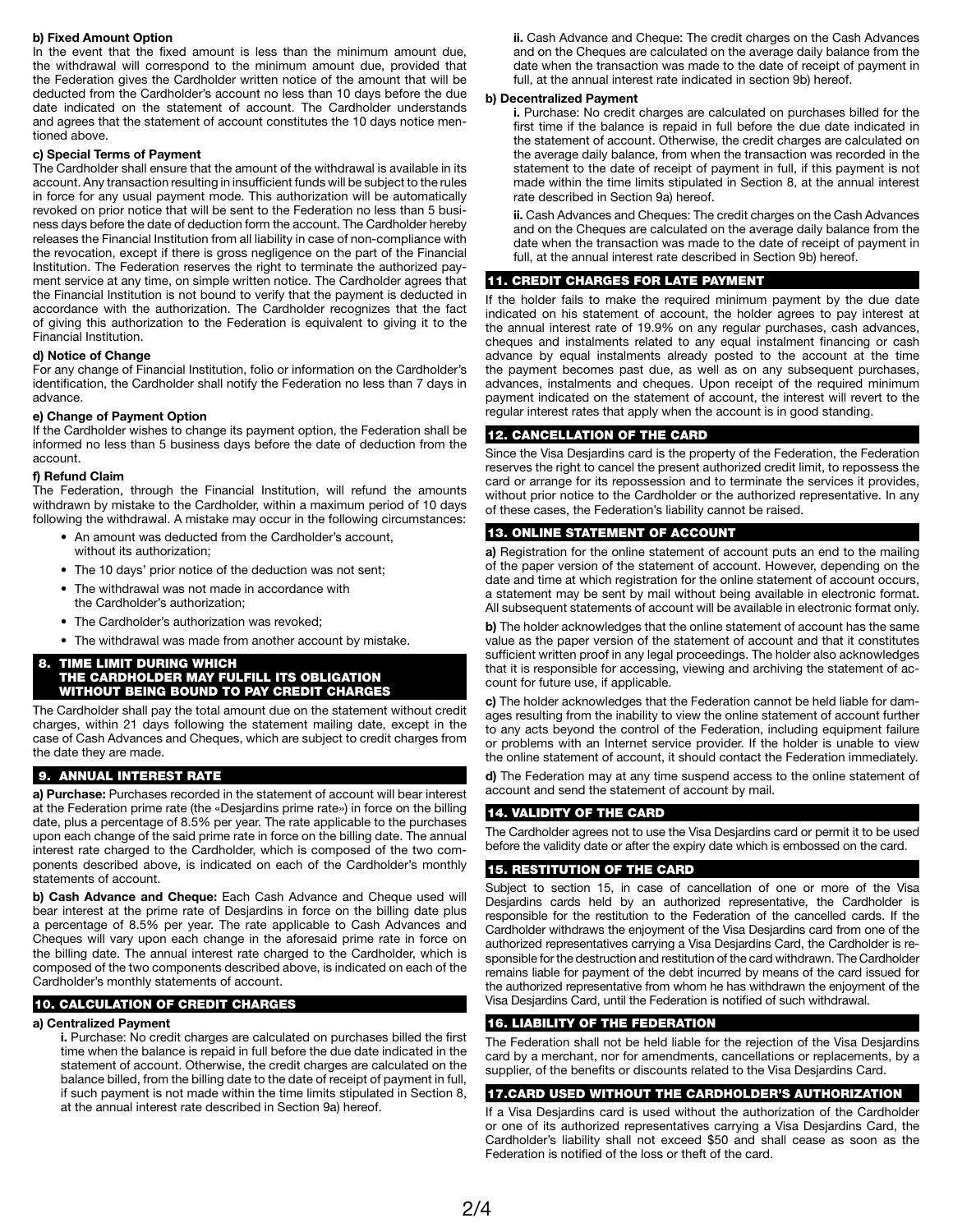#### 18. DISPUTES

All disputes (concerning purchases, credit notes, requests for refunds, etc.) shall be subject to a direct settlement between the Cardholder and the merchant who accepted the Visa Desjardins Card.

# 19. CREDIT NOTE

Any credit note is charged to the Cardholder's account on the day it is received by the Federation, and it is only then that the Cardholder's ceases to be liable for the debt covered by the note.

# 20. FOREIGN EXCHANGE

Any purchase or Cash Advance made in foreign currency with the Visa Desjardins card will be payable in Canadian currency, and the conversion will be made at the exchange rate determined by the Federation on the date the Federation debited the account of the Cardholder and authorized representative.

A Cheque shall not be drawn in a currency other than Canadian currency. Any Cheque drawn in a foreign currency will be automatically returned to the Cardholder.

#### 21. FORFEITURE OF BENEFIT OF TERM

In the event the Cardholder or any authorized representative does not comply with one of the conditions stipulated herein, the Federation may require immediate repayment of the entire balance of all the amounts owed by the Cardholder.

# 22. AMENDMENTS TO THE VARIABLE CREDIT AGREEMENT

The Federation reserves the right to amend the terms of use of the Visa Desjardins card on one month's written prior notice. The use of the Visa Desjardins card subsequent to such prior notice operates as acceptance of the amendments with effect from the effective date mentioned in the prior notice, both regarding the existing balance at that date and for the subsequent debits.

# 23. USE OF THE CARD AND THE CHEQUES

The Cardholder of the Visa Desjardins card undertakes that the card and the cheques will be used exclusively for business expenses. The Visa Desjardins card shall not be used for payment of any unlawful purchase. The Cardholder, through its authorized representatives, may draw a cheque in any amount up to the Visa Desjardins credit limit available for the authorized representative concerned. A cheque may not be used if the Cardholder fails to make the minimum payment required on the due date indicated on its statement of account under the Minimum Payment Due heading. If the amount of any Cheque exceeds the unused portion of the authorized representative's credit limit at the time of payment, the Cheque will be returned unpaid. Fees of \$20 will be charged for a returned Cheque and \$10 for a stop payment.

#### 24. RECURRING PRE-AUTHORIZED TRANSACTIONS

The cardholder and its authorized representatives accept that the Federation may contact merchants that the company or its authorized representative have authorized to make recurring transactions (e.g., monthly subscriptions for newspapers, cellphone plans) in order to disclose the new credit card number and expiry date, each time that a new credit card is issued to an authorized representative. The cardholder and its authorized representatives accept that each merchant will use this updated credit card information to continue the recurring transactions and they understand and accept that not all merchants are eligible to receive these updates and that it is their responsibility to make sure that each merchant has the updated credit card information. The cardholder and its authorized representatives may withdraw from this update service by calling at the customer service line on the back of their Visa Desjardins card.

#### 25. CARD NOT PRESENT AND CONTACTLESS USE OF THE VISA DESJARDINS CARD

The cardholder agrees that when he/she carries out a transaction without presenting his/her card and by simply providing the merchant with their Visa Desjardins credit card number (for example, with telephone or online transactions) or carries out a contactless transaction, he/she bears the same responsibilities as would be the case if the transaction was completed by signing a transaction slip or entering their Visa Desjardins PIN number in an accessible device.

#### 26. PROOF

The Cardholder acknowledges that its statement of account or that of each of its authorized representatives, as the case may be, constitutes conclusive proof of the balance due. However, in the event that the signature of an authorized representative does not appear on the invoice, the Cardholder, within fifteen (15) days following receipt of his monthly statement, may dispute said invoice, unless the merchant can show a receipt, invoice or other document confirming, to the Federation's satisfaction, that the goods or services have in fact been requested or provided. Subject to the foregoing, the Cardholder undertakes to pay the balance indicated in its monthly statement of account. In the case of a card-not-present or contactless transaction, as indicated under Section 23 of this Agreement, the cardholder agrees that the entry of the transaction on his or her monthly statement of account will constitute proof that the transaction was indeed carried out.

#### 27. USE OF INFORMATION

The Federation will collect, use and disclose personal information ("Personal Information") of the Cardholder or any authorized representative of the Cardholder only in accordance with the Federation's privacy code (the "Privacy Code"), a copy of which may be obtained by contacting us at 1-800-266-5662.

The Federation may share Personal Information, in accordance with the Privacy Code, with its subsidiaries and affiliates, as well as other business partners, in order to assist the Federation in identifying and informing the Cardholder and any authorized representative of the products and services that the Federation, its subsidiaries, affiliates and business partners may offer.

#### 28. ADMINISTRATION FEES

The Cardholder agrees to pay the following fees, which will be charged to the Cardholder's monthly statement of account:

- Conversion: fees of 2.5% of foreign currency amounts registered to the account and converted into Canadian dollars, which fees apply to both debits and credits
- Annual fees\*: 1 to 4 cards: \$60 per card per year
	- 5 cards or more: \$40 per card per year

*\* Effective as of July 1st, 2013.*

# 29. TOLL-FREE INFORMATION LINE

For information about your account, including information about current rates, you may contact us toll-free during our normal business hours at 1-800-266-5662.

# 30. RULES OF PARTICIPATION, *BUSINESS* SAVINGS PROGRAM

30.1. The Visa Desjardins *Business* Savings Program, offered free of charge on the Visa Desjardins *Business* Card, offers a 1% rebate on excess purchases once the Cardholder's purchases charged to the Visa Desjardins *Business* card or cards reach \$12,000<sup>‡</sup> per year, up to a limit of \$500,000. The maximum annual rebate is \$4,880. The \$12,000 threshold applies per Cardholder, regardless of the number of cards held by it and its authorized representatives. The *Business* Savings Program of the Visa Desjardins *Business* card starts on September 19, 2005.

30.2. The rebate related to the *Business* Savings Program of the Visa Desjardins *Business* card is paid automatically on one of the following dates:

- Account opened before September 19, 2005, the rebate is paid, if applicable, in September of each year, starting September 2006; or
- Account opened after September 19, 2005, the rebate is paid, if applicable, on the account anniversary date, starting September 2006.

30.3. The annual rebate is paid in the form of a credit to the enterprise's Main Account according to the structure of the account:

- Account with Centralized Payment: the rebate is paid to the Main Account.
- Account with Decentralized Payment and with a single card: the rebate is paid on the card.
- Account with Decentralized Payment and with more than one card: the rebate is paid to the Main Account. The person responsible for the account then must contact the Federation to transfer the entire rebate to one of the cards of the account. The rebate is not transferred automatically to one of the cards of the account; this transfer is made only at the request of the person responsible for the account.

30.4. In the event that a purchase is repaid, the volume related to the *Business* Savings Program will be reduced by an amount equivalent to the said repayment.

30.5. Cash Advances, Visa Cheques, interest charges, repayments on purchases, administration, membership and renewal charges, optional service charges and all other charges not related to purchases are not considered in the calculation of the volume related to the *Business* Savings Program.

30.6. The 1% rebate under the *Business* Savings Program can only be applied to the payment of a balance due after rebate. It can be credited as a payment on the Cardholder's Visa Desjardins Account only after the date of payment date of the rebate as described in Subsection 2.

30.7. The rebate may not be transferred to another Main Account or to a Visa Desjardins *Business* card which is on another Main Account, nor to a personal card. Once the rebate is made, the Cardholder may not request the repayment of a credit balance if it comes from the said rebate.

30.8. Regardless of the number of Visa Desjardins *Business* cards held by the Cardholder and its authorized representatives, the rebate shall accumulate in the Main Account, and only the latter accumulates the rebate. Moreover, only the person responsible for the account may make requests concerning the rebate.

30.9. The Federation disclaims all responsibilities for the use of the rebate accumulated by the Cardholder.